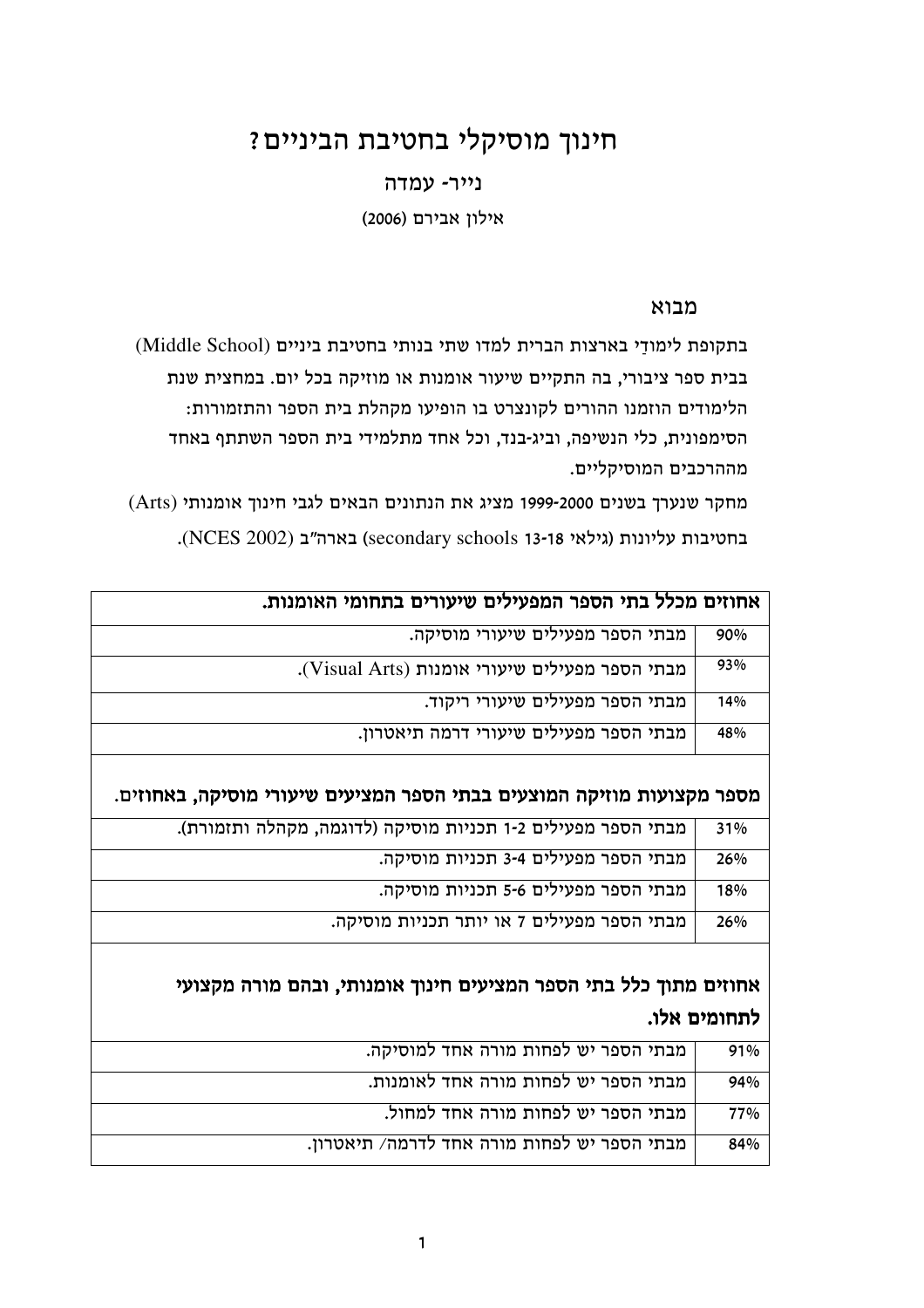אחוזים מתוך בתי הספר המציעים מקצועות חינוך אומנותי. שבהם קיימים חדרים וציוד המוקדשים לתחומים אלו.

| מבתי הספר המלמדים מוסיקה מקדישים לכך מקום מיוחד וציוד מיוחד.        | 91% |
|---------------------------------------------------------------------|-----|
| מבתי הספר המלמדים אומנות מקדישים לכך מקום מיוחד וציוד מיוחד.        | 87% |
| מבתי הספר המלמדים מחול מקדישים לכך מקום מיוחד וציוד מיוחד.          | 41% |
| מבתי הספר המלמדים דרמה/ תיאטרון מקדישים לכך מקום מיוחד וציוד מיוחד. | 53% |

ממצאים נוספים: 83% מהמורים למוסיקה פועלים לפי תכנית הלימודים המחוזית או הארצית.

## לסיכום: מתוד נתוני הסקר עולה כי ברוב חטיבות הביניים והחטיבות העליונות בארה"ב יש חינוך מוסיקלי, במגוון מקצועות שונים, וזאת באמצעות מורה, כיתה וציוד המיוחדים למקצוע.

שאלתי את עצמי האם אפשר לנסות ולהשוות בין שתי המדינות בתחום בחינוך המוסיקלי, לאו דווקא במטרה שיהיו שווים, אלא בנסיון למצוא מקור של השראה והתחדשות בחינוך המוסיקלי בישראל. כמחנך הפועל בתחום המוסיקה אני מצר על היעדרו הכמעט מוחלט של החינוך המוסיקלי מנוף חטיבת הביניים הישראלית, מכיוון שאני רואה במוסיקה תחום חשוב בפני עצמו, התורם משמעותית גם לחינוך הכללי בגיל הנטורים.

נדמה שמקובל עלינו שהיעדר שיעורי מוסיקה ואומנות בכלל הוא מצב נתון ואין כמעט דרך לשנותו, אלא אם יגיעו "מלמעלה" הנחיות והקצבה לסדרי עדיפות שונים. האם מגיעות הצעות או הנחיות המעודדות חינוך אומנותי בגילאים אילו? האם יש לכד דרישה מקרב המחנכים. המנהלים או התלמידים? אני מקבל כאקסיומה את העובדה שתלמידי התיכון מחויבים בלעדית למקצועות הבגרות, אך מדוע לשעבד את מערכת השעות של תלמידי כיתה ז' למקצועות אלו? האם האג'נדה של החטיבות העליונות בימינו, השבויה בידי הדרישות של המוסדות להשכלה גבוהה לקבלה ללימודים, אינה מזניחה בשל כך את תחומי האומנות והחינוך לאסתטיקה?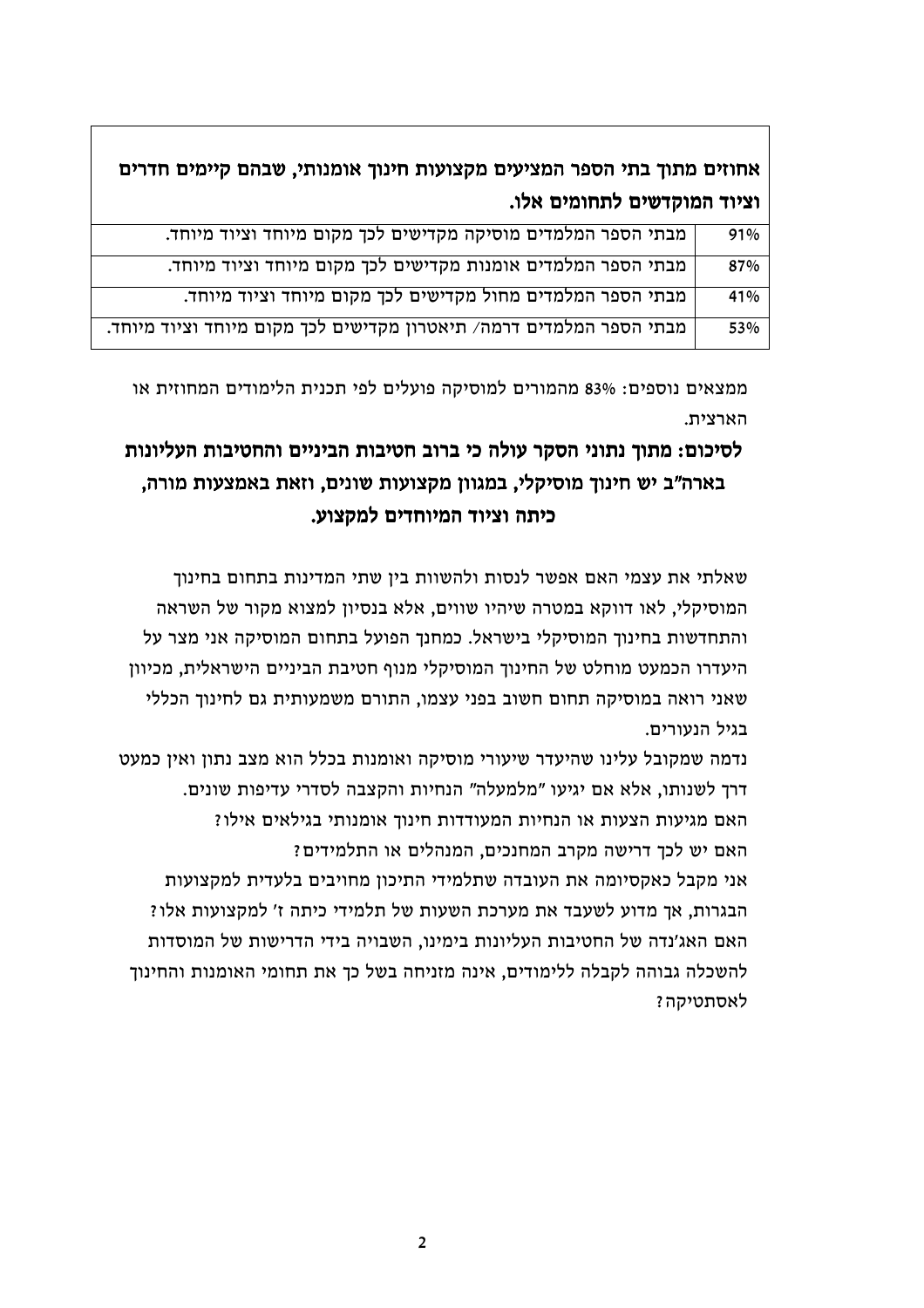#### מדוע לא

בקרב הורים, תלמידים ומורים אפשר גם לשמוע אמירות שאינן מחייבות לימודי מוסיקה:

- 1. זהו "בזבוז זמן" על נושא שאינו מופיע בבחינות הבגרות. יש להתמקד במקצועות שיקדמו את התלמיד בחיים שאחרי בית הספר.
	- 2. מוסיקה זהו תחום שבמילא חשופים לו בני הנוער.
- 3. זה לא מתאים לכל התלמידים. יש שאוהבים יותר מוסיקה, ויש שאינם מתעניינים בכך.
	- 4. מי שמעוניין בפעילות מוסיקלית יוכל למצוא לה מסגרות מחוץ לבית הספר.
	- 5. אין בנמצא מורים למוסיקה המתמחים בהוראה לגיל זה, אין תכניות לימוד לחטיבת הביניים, ואין שעות הוראה לכך.
		- 6. מה הם הנושאים בתחום זה? מטרות? יעדים? מדדים להצלחה?

כתשובות לשאלות אלו. אציג בעמודים הבאים עמדה המבקשת לבדוק דרכים לשילוב של מקצוע המוסיקה במערכת הלימודים של חטיבות הביניים בישראל. אנסה להדגים כיצד ניתן ליישם חינוך מוסיקלי בחטיבת הביניים, ומה הם העקרונות היכולים לעמוד בבסיסה של תכנית לימודי מוזיקה לגילאים אלו.

### מדוע חינוד מוסיקלי בגיל הנעורים ?

מדוע חינוך מוסיקלי בכלל?

מדוע חינוך לאומנות?

ומדוע דווקא מקצועות המדעים המדויקים תופשים את מרבית מערכת שעות הלימוד של בני הנוער?

ומדוע מקצועות החובה במדעי הרוח הנם מקצועות המילה הכתובה: לשון, תנ"ך, ספרות, היסטוריה.

תשובה לכך נוכל למצוא אולי בציטטות הבאות:

"...קשה למוח המילולי שלנו לתפוס את הרעיון, שאפשר לדעת משהו שאינו ניתן לישום מילולי...אך זהו עיקר כוחו של המבע המוסיקלי: המוסיקה מעצבת את הצורות שהלשון איננה מסוגלת ליצור...הדמיון אשר מגיב למוסיקה הוא אישי ואסוציאטיבי ולוגי. מתובל ברגש. בריתמוס גופני. בחלום. אך ממוקד בשפע סוזו לאנגר. 1942. התצורות המעצבות דעת ללא מילים". ״אם ניתן היה לבטא את כל המסרים במילים, אזי אמנות הציור והמוסיקה לא היו קיימות. יש ערכים ומשמעויות המסוגלים לבוא לידי ביטוי רק על ידי איכויות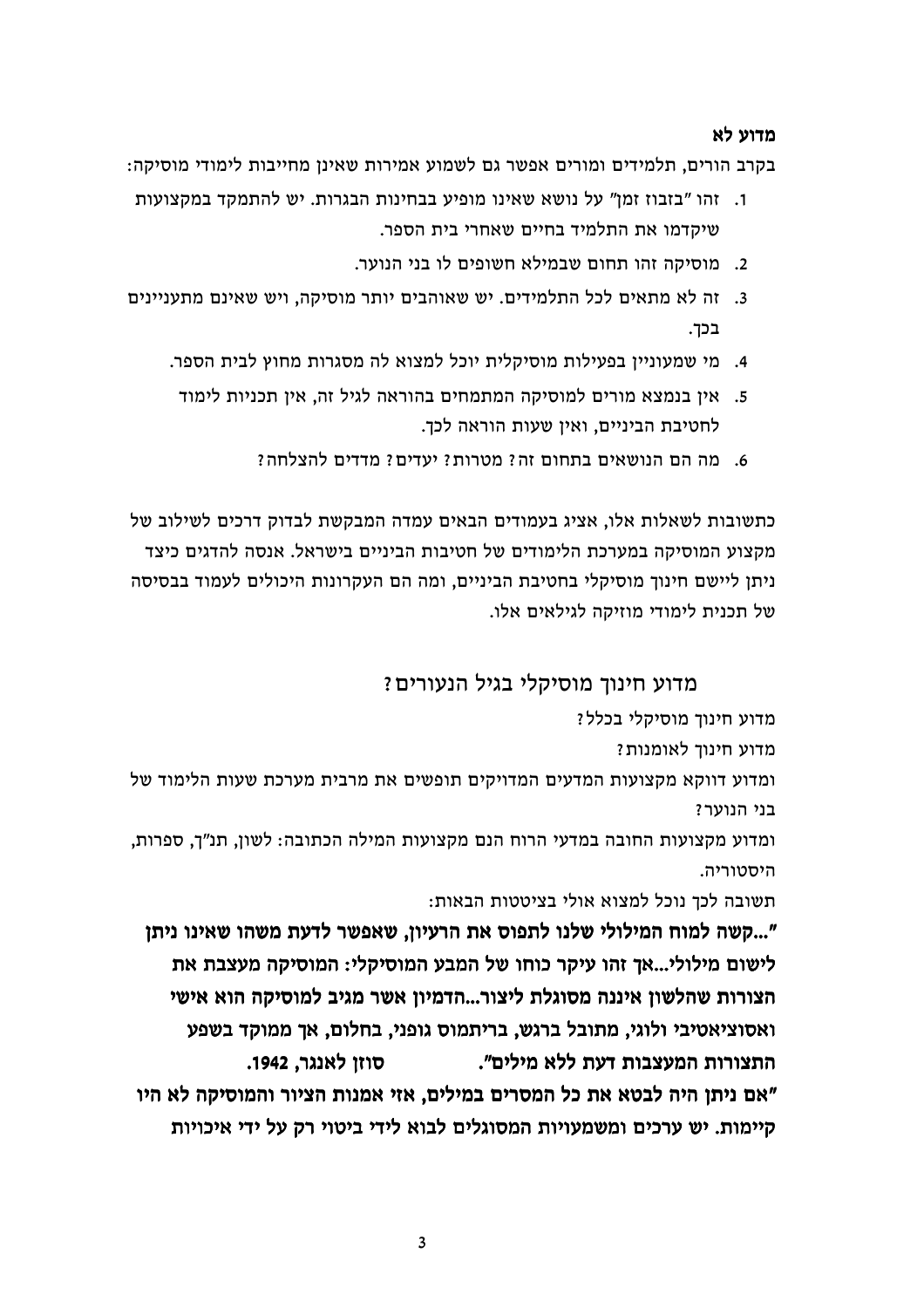חזותיות ושמיעתיות ישירות. ולשאול למשמעותו בדרד מילולית פירושו להכחיש את קיומו הייחודי". ג'והו דיואי. 1934.

#### (ענבר 1997)

האם קיים בבית הספר נסיון אמיתי לחיפוש דרכי לימוד והבעה שאינם מילוליים או כמותים? אפילו החינוך הגופני, בו יש מקום לפיתוח אסתטיקה ואיכות, נדמה שנוטה כיום למדדים כמותיים כגון זמן, מרחק, או נקודות, ומתעניין יותר בשאלות כגון: "איזה קבוצה ניצחה? מי קפץ הכי רחוק?" ולא "איזו קבוצה שיחקה הכי טוב? מי קפץ הכי יפה?" נדמה לי שמקצוע כגון התעמלות מכשירים, בו יש דגש על איכות ואסתטיקה, נדחק בשנים האחרונות לקרן זווית. צופי הספורט בטלוויזיה יהיו מרותקים למסך בשל השאלה "מי ינצח?" יותר מאשר הסיבה "איזה משחק יפה! ". האם אין זה מתפקידה של מערכת החינוך לחנך את צופי הטלוויזיה הצעירים לחפש

ולמצוא בה גם איכות ויופי? ומה חשיבותו של היופי? האם אפשר והאם צריך ללמד מהו היופי? מה מקומם בחינוך של תחומים כגון אנימציה, וידיאו-ארט, מחול, ציור, פיסול ומוסיקה,

בהם העיקר הוא היופי?

"מחנכים רבים מתייחסים אל המוסיקה כאל ענף משני של הידע, שראוי לו מקום אחרון בתכנית הלימודים: תחום דל ועלוב. שבקושי ראוי לתשומת לב. זאת בשעה. שהחשיבה של הזמן הקדום והנוכחי מייחסת למוסיקה תפקיד חינוכי בעל חשיבות עליונה...בין האוטוריטות הפילוסופיות ניזכר באפלטון, לוק, לייבניץ, רוסו, גטה ושילר, כהוכחה לכך שכל מערכת חינוך בריאה - כלומר, כזאת המבוססת על התגובה ההדדית הצמודה של הגוף והנפש. הרגש והמחשבה - מייחדת מקום מרכזי למוסיקה ולאמנויות הקשורות בה".

אמיל ז'אק-דאלקרוז, 1921. (ענבר 1997)

בעולם החומרני והמדעי בו אנו חיים כיום, מהוה המוסיקה מקור לביטוי רגש ורוחניות. דרכה יכול התלמיד למצוא ביטוי לרגשות אותם אין לבטא במילים, ובאמצעותה הוא יכול למצוא ליצור יופי שאינו ניתן לתיאור בדרכים אחרות. לימוד המוסיקה מעניק לכל נער ונערה את האפשרות ליהנות יותר ממוסיקה, שהיא התחום האומנותי לו יהיו חשופים יותר מכל תחום אחר במשך ימי חייהם. לימודים אלו יעשירו את הרפרטואר המוסיקלי שממנו יוכלו ליהנות ולהתרגש, יעשירו את עולמם התרבותי, ויקרבו אותם לתרבויות קרובות ורחוקות.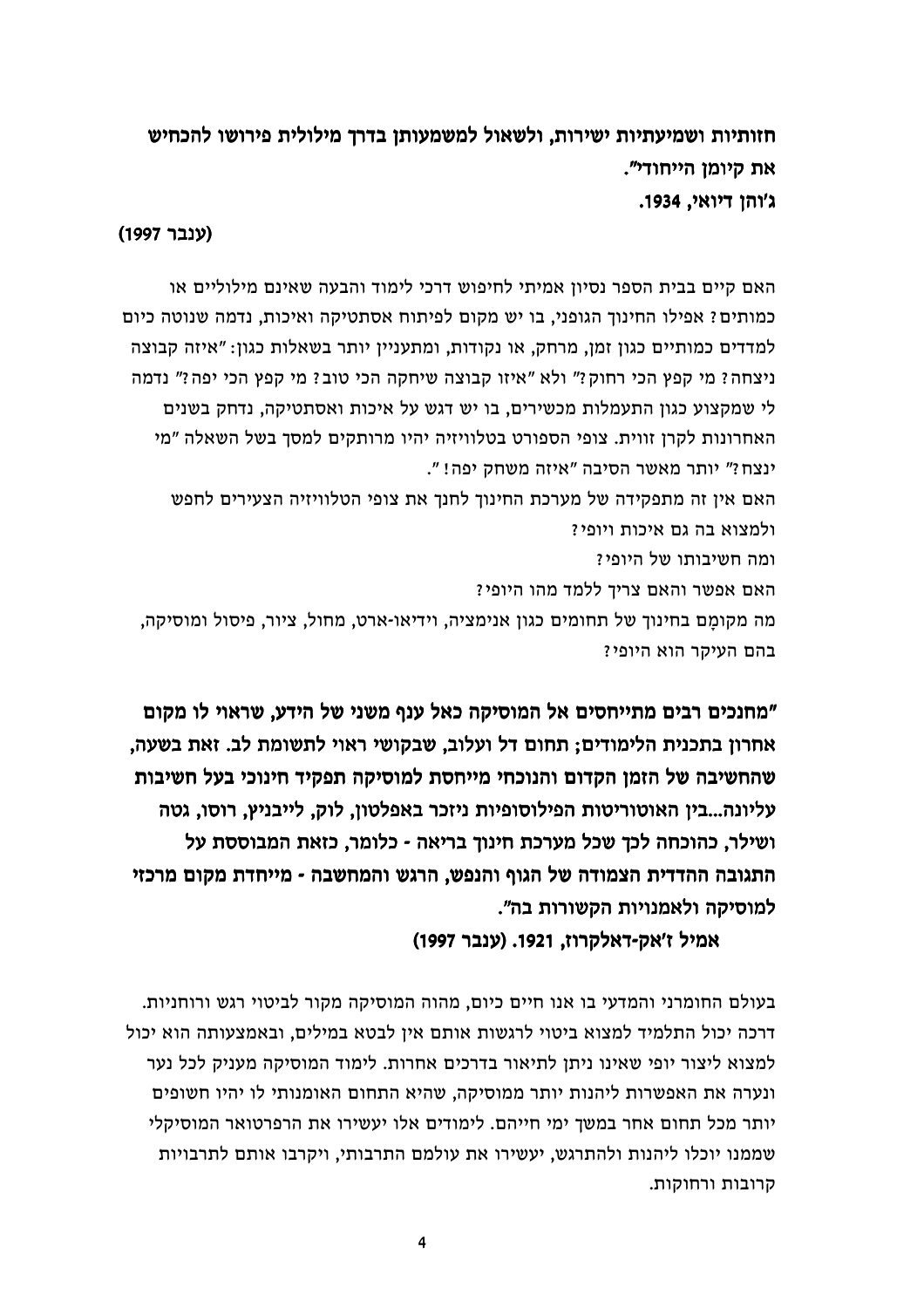אין תרבות בעולם שאין בה מוסיקה, ומאז ימי יוון הקלאסית ועד לימינו, תפשה המוסיקה מקום של כבוד במערכת החינוך, לצד המדעים ואומנויות נוספות, ויש לכך מספר סיבות:

- החוויה האומנותית מסבה עונג ומעמיקה את הרגש. מרחיבה אופקים תרבותיים  $\bullet$ והשקפת עולם. ומעניקה משמעות לאומנות ולחיים. החוויה האסתטית מעשירה את חיי הרוח של האדם.
	- העשיה האומנותית מביאה לסיפוק שקשה למצוא במקצועות אחרים.
- במהלד העשיה האומנותית נוצרים קשרים חברתיים מסוג שאינו קיים בפעילות  $\bullet$ אחרת. ונוצרת תחושת השתיכות חברתית.
- תלמיד המתקשה בתחומים מסוימים יוכל למצוא במקצועות האומנות דרך ביטוי, הנאה ותחושת הצלחה.
	- המוסיקה מציגה גישה הוליסטית ולא אטומיסטית. לדוגמה. תלמיד שילמד על האופרה ׳חליל הקסם׳ מאת מוצרט. יעמוד על הקשר ביו גורמים מסדרי גודל שונים ומתחומים שונים כגון: מרכיבים מוסיקלים, היצירה, הסגנון, התקופה. החברה. המבצעים המאזינים וכד׳.
- החוויה האמנותית- אסתטית אינה מובנת מאליה, אלא דורשת הדרכה וחינוך. (סטור 1996)

עובדות ודעות אלו קוראות לנו לצאת לחיפוש דרכים שונות לשילוב החינוך המוסיקלי בחטיבות הביניים, ולשרטט לו קווי יסוד, ועל כך בעמודים הבאים.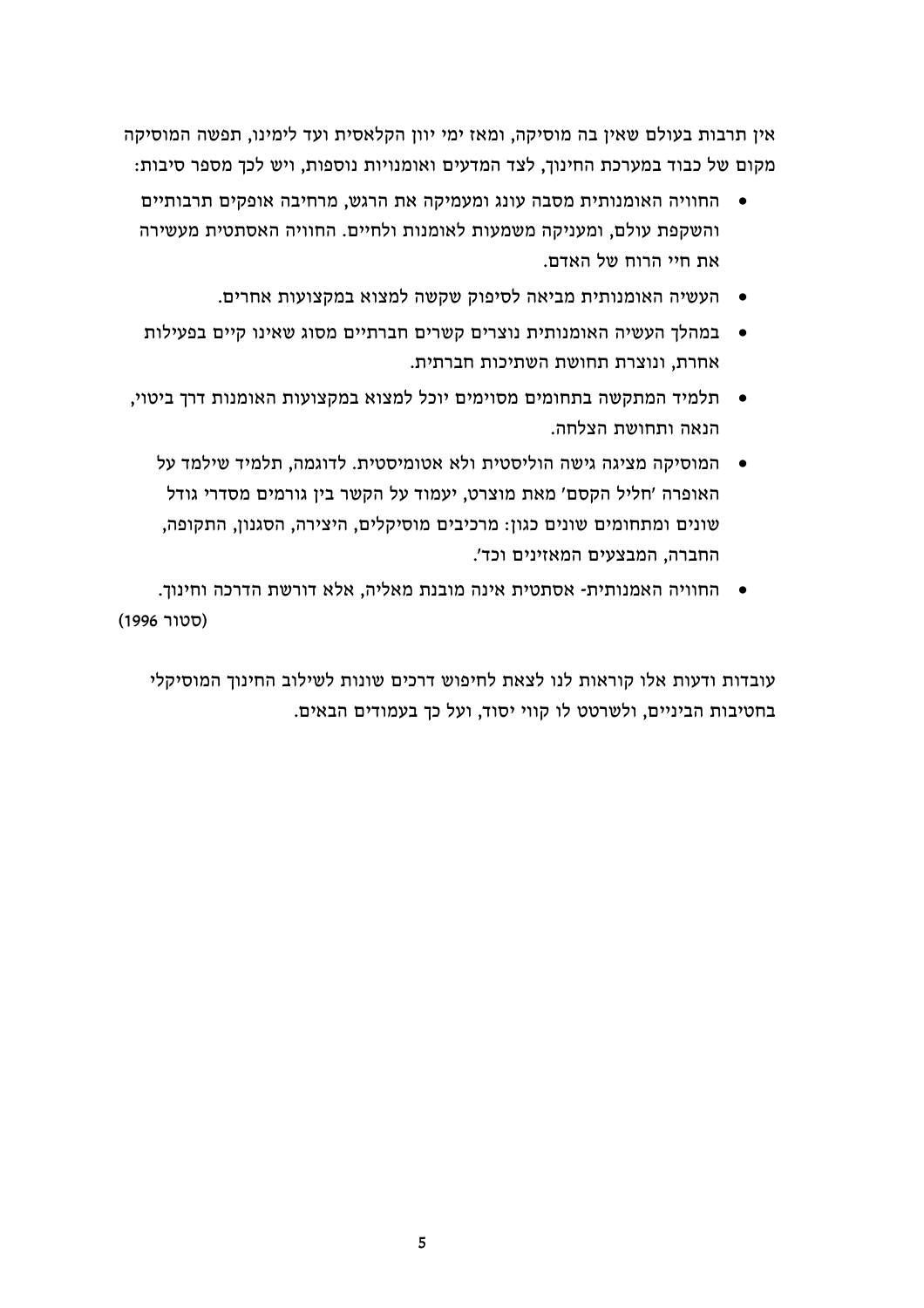## קווים לתכנון החינוך המוסיקלי בחטיבות הביניים בעמודים אלו יוצגו בקצרה חומרי גלם לדיון בנושא.

#### התלמידים

- 1. קהל היעד הוא כלל ציבור התלמידים במגמה. שכבה או כל החטיבה.
- 2. על החינוך המוסיקלי להיות נגיש לכל תלמיד, אם כחובה ואם כבחירה.
- 3. התלמידים אינם בהכרח בעלי הכשרה מוסיקלית, אך כל אחד מהם הוא בעל רקע מוסיקלי שנצבר על ידי האזנה וחשיפה למוסיקה בבית, ברחוב, ובחינוך המוסיקלי בבית הספר היסודי.
- 4. חלוקה אפשרית לקבוצות: מנגנים, לומדים מוסיקה במסגרות כגון קונסרבטוריון, בעלי עניין ללימודי מוסיקה.

#### מטרות

החינוך המוסיקלי ישאף:

- 1. לעודד אצל התלמיד התפתחות אישית, רכישת השכלה וידע מוסיקליים, הענקת חוויה וסיפוק, פיתוח דרכי חשיבה וכישורי חשיבה, יצירתיות, וכישורים אישיים וחברתיים.
- 2. ליצור תלמיד האוהב מוסיקה. מתענייו במוסיקה. רוצה לדעת עוד על מוסיקה. והפועל במוסיקה, או בפעילות הקשורה אליה.
	- 3. לעורר חוויות, שאלות, ולתת לתלמיד את האפשרות לחוות הרגשת סיפוק, הנאה ורצון להמשיך ולעסוק בתחום.

#### מורים

- 1. על המורה להיות בעל הכשרה בחינוך מוסיקלי, ומומלץ שיהיה "מורה-רב" רב-תחומי, רב סגנוני המסוגל לפעול בדרכים שונות בחינוך המוסיקלי.
	- 2. על המורה להיות מסוגל להזדהות עם עקרונות ליבה המוצגים בקוריקולום. ומאידך להביא את דרכו המיוחדת בחינוך המוסיקלי.
		- 3. מומלץ ליצור "צוות-מוסיקה" בבית הספר ובו דמויות כגון: מנהלת, רכזת חברתית, רכזת חטיבת הביניים, מנהל מוסיקלי.
		- 4. קשר עם מוסדות המוסיקה בישוב או הסביבה: תיאום תכנית הלימודים, "השאלת" מורים, חומרי למידה וכד'.
			- 5. השתלמויות ומפגשים למורי המוסיקה בחטיבות הביניים.
				- 6. הפקת חומרי הדרכה, תכניות לימוד ואמצעים מתודיים.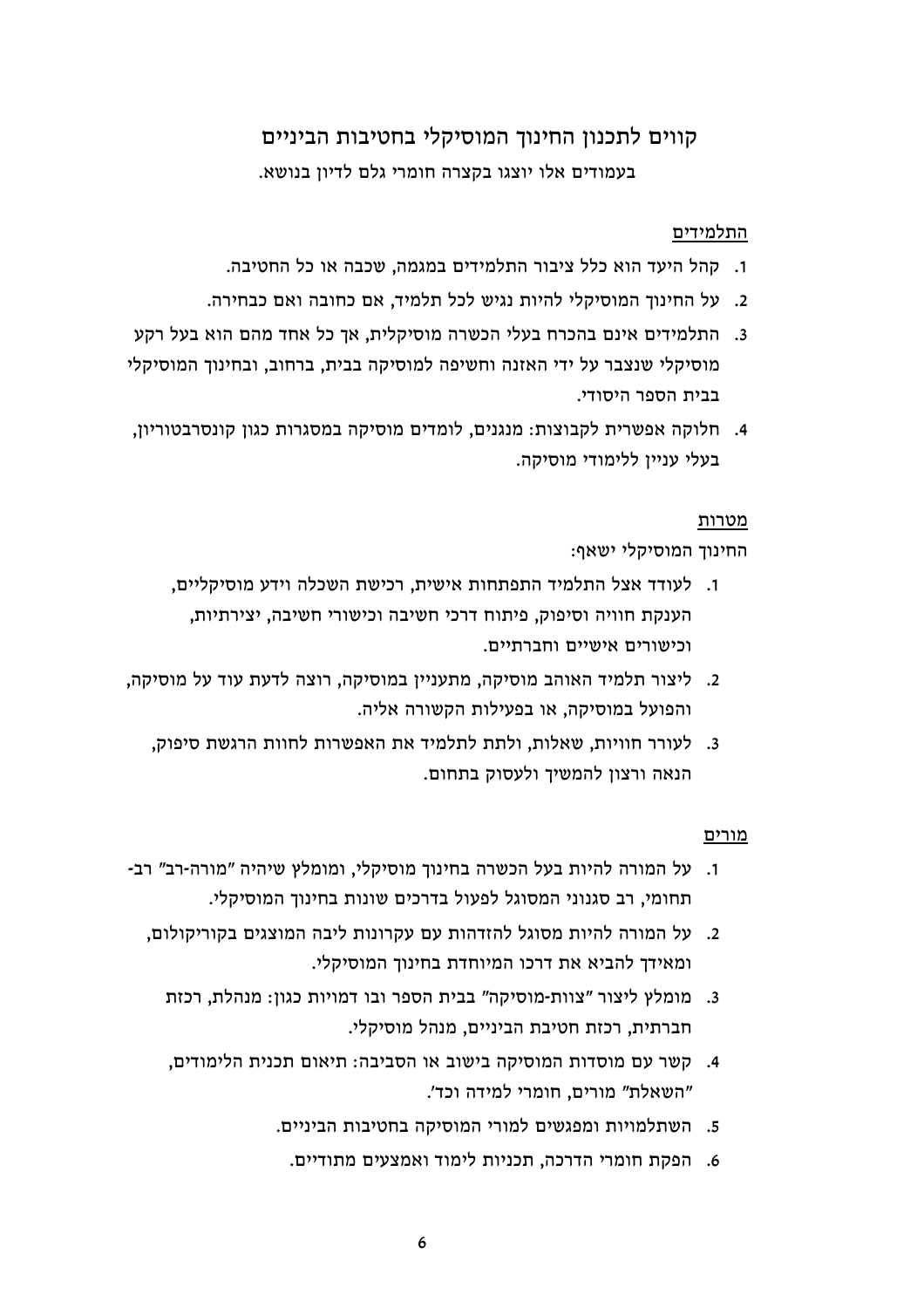#### קוריקולום ותכניות לימודים

- 1. ייכתב קוריקולום המיועד לחינוך המוסיקלי בחטיבות הביניים.
- 2. הקוריקולום יהיה ערוך כ"מסגרת ליבה" שאינו בהכרח תכנית סדורה, אלא אוסף של ערכים, מושגים, סוגיות וכד'.
- 3. על התכניות הנובעות ממנו להיות מאורגות וברורות בתכניהן ודרכי ההוראה שלהן, עם דגש על יישום מטרות מוגדרות מראש.
- 4. הקוריקולום יהיה דינמי, מותאם לצרכים שונים, אוכלוסיות תלמידים שונות, ומורים שונים. תכנון מול דינמיות (ניגודים משלימים).
	- 5. על דרכי הלימוד וחומרי הלימוד להביא חידוש ושינוי ביחס לאלו שבהם התנסו התלמידים בלימודי המוסיקה בביה"ס היסודי.
- 6. חומרי לימוד יהוו העמקה של תחומים מוכרים, וגם חשיפה לתחומים חדשים.
- 7. תכנון רב שנתי עם דגש על כניסה מוצלחת של החינוך המוסיקלי לחטיבה. התחלה "ברגל שמאל" עלולה לגרום לרתיעה של ההנהלה מנסיונות נוספים.
- 8. פעילות יחודית ומותאמת למוסד. לצוות המורים ואוכלוסיית התלמידים. בתחום המוסיקה, או במולטימדיה. לדוגמה, מופע מוסיקלי, מוזיקה לתיאטרון, סרט וידאו, רדיו, הפקת שירים, מוזיקה אלקטרונית וכד׳.
	- 9. יושם דגש על קשר של הפעילות "לעולם האמיתי" (המציאות), למשל כפי שהודגם בסעיף הקודם.

(לוין, נבו 1996 עמ' 24)

#### דוגמה לתכנית למקצועות המוסיקה בחטיבת ביניים

תכנית זו נכתבה בהתאמה לשלבי ההתחלה של פעילות מוסיקלית מאורגנת בחטיבה.

#### שירה

השירה היא פעילות מוסיקלית המתאימה כמעט לכל תלמיד, ולכן עליה להגיע כמעט לכל תלמיד. לשם כד יוקמו שלוש מסגרות: כיתתית. שכבתית. ובית-ספרית. <mark>כיתתית</mark> – כל כיתה תתנסה מספר פעמים בשנה. במסגרת הכיתה. במפגש שירה בציבור בנושאים מסוימים כגון שירי אהוד מנור, להקות צבאיות ועוד. בנוסף לשירה תכלול הפעילות גם הכרות עם עקרונות של הפקה קולית, עם הרקע של השירים: מחברים, אומנים. תקופה וכד׳.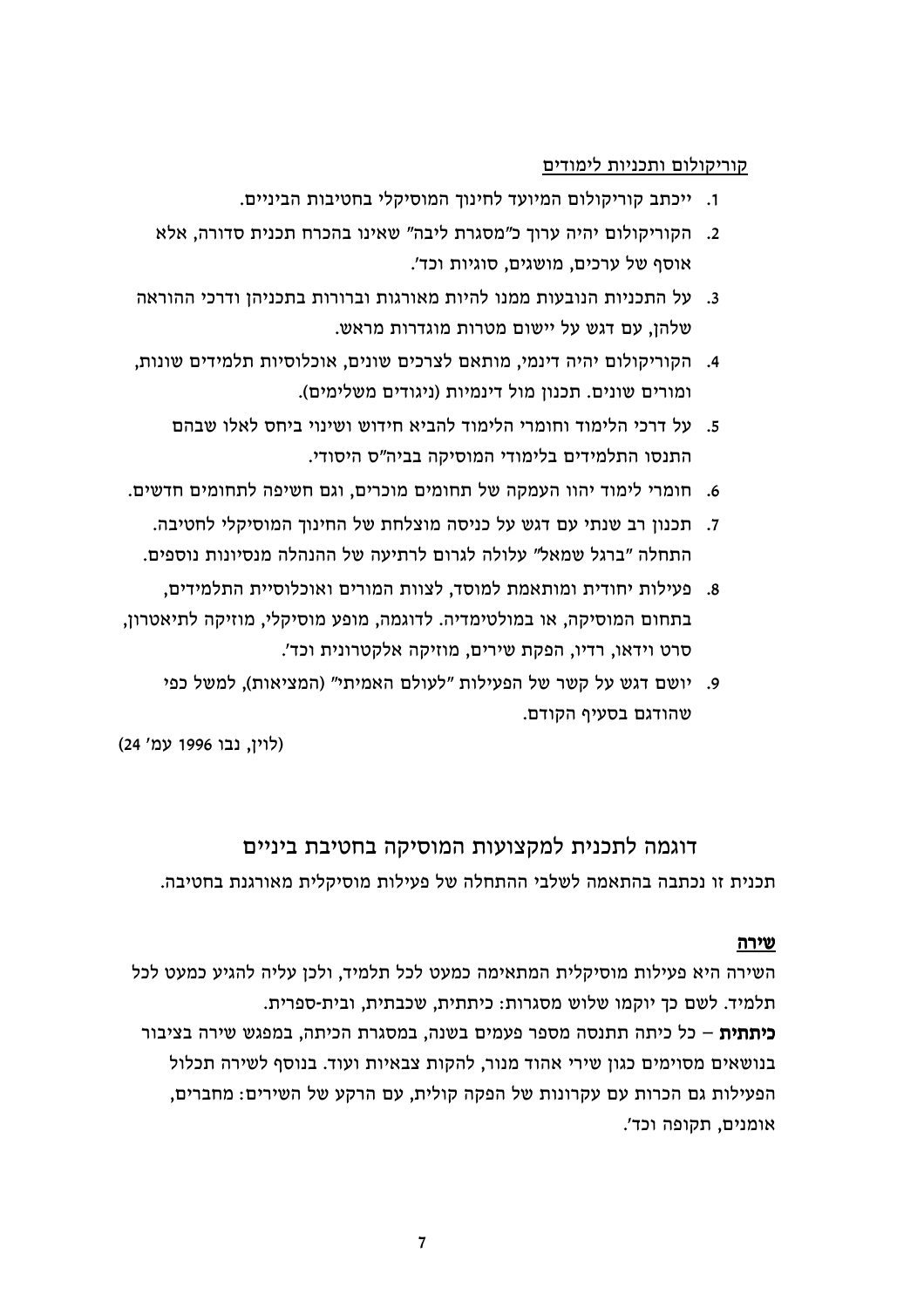**שכבתית** – בכל שכבה תוקם חבורת זמר/ מקהלה שתכלול את מי שמעוניין בכך. החבורה תיפגש פעם בשבוע לפעילות כגון לימוד רפרטואר ופיתוח קול, ותופיע באירועים של השכבה ובית הספר.

**בית-ספרית** – חבורת זמר/ מקהלה ייצוגית של בית הספר המורכבת מתלמידים נבחרים. העשרה מוסיקלית כיתתית

כל כיתה בחטיבת הביניים תקבל במהלך לימודיה שיעורי העשרה בנושאים מוסיקליים כגון: עולם האופרה, הביטלס, כלי הנגינה ועוד.

#### חוגי העשרה

כל תלמיד יוכל במהלך לימודיו להשתתף בחוגים שונים בתחומי דעת ואומנות, וביניהם גם בחוגי מוסיקה בהם יושם דגש על עשיה וביטוי אישי: נגינה, יצירה מוסיקלית ממוחשבת ועוד.

#### מופעים

העלאת מופע מוסיקלי מרכזי של החטיבה, או בית הספר, שיהיה מנוף וכח מניע לפעילויות מוסיקליות- אומנותיות, ושיתוף בין תחומים, מגמות ושכבות.

#### האם זה אפשרי ?

באזור מגורי בעמק יזרעאל המזרחי קיימים מספר בתי ספר שבהם מתקיים חינוך מוסיקלי ואומנותי בחטיבות ביניים: בית הספר "עמקים" של מ.א. עמק יזרעאל, בית הספר "מגידו" של מ.א. מגידו, בית הספר "עמק-חרוד" של מ.א. הגלבוע, וחטיבות הביניים "ברוש" ו"אורן" בעפולה. מוסדות אלו מאפשרים לתלמידים נגישות ללימודי מוסיקה בהיקפים של 2-6 שעות שבועיות.

מודלים כאלו ואחרים של חינוך מוסיקלי ואומנותי הפועלים בחטיבות ביניים ברחבי ישראל. משרתים רק כ- 10% מכלל התלמידים הזוכים כיום לחינוד מוסיקלי. עם זאת הם יכולים להוות דוגמה והשראה לבתי ספר אחרים המעוניינים לשקול שילוב של חינוך מוסיקלי בתכנית הלימודים שלהם.

השאלה היא: האם הם שוקלים זאת, והאם הם מעוניינים בכך?

לשם כך אני מבקש להביא לדיון את ההצעות הבאות:

- 1. יוקם גוף העוסק בתחום החינוד המוסיקלי בחטיבות הביניים.
- 2. גוף זה יפרסם המלצות, תקנים, תכניות לימוד, מחקרים וכד' הנוגעים לתחום.
- 3. פרסומים אלו יובאו לידיעתם של מנהלי בתי-ספר, מורים למוסיקה, מפקחות וגורמים אחרים הקשורים בתחום, במטרה לשלב חינוך מוסיקלי במוסדות החינוך.
- 4. יקבעו גורמים המלווים את הפעילות הקיימת בתחום, וגורמים העוסקים בשילוב החינוך המוסיקלי במוסדות בהם הוא אינו קיים.